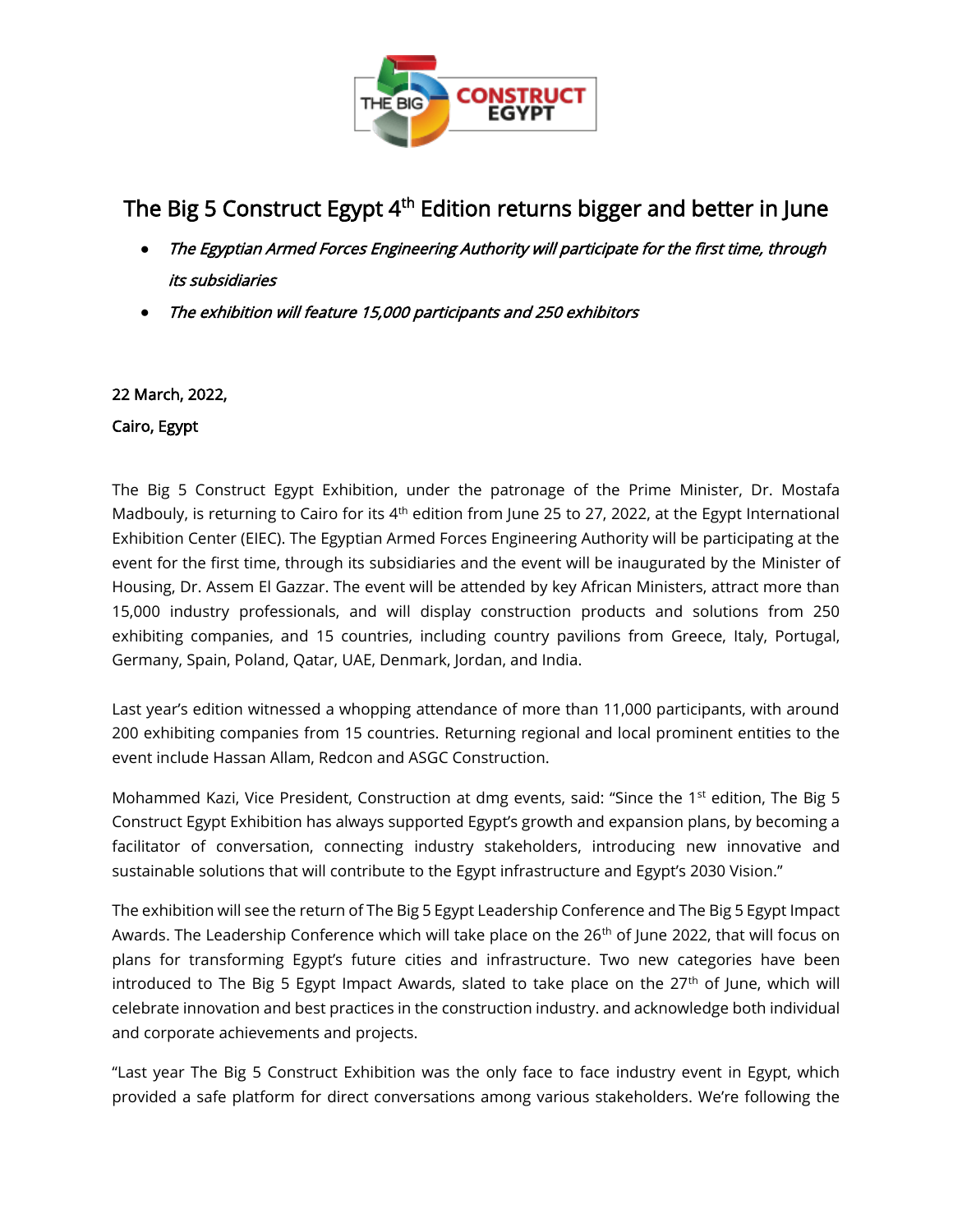

same path for this year, as we believe that in-person events are more important than ever in reestablishing contacts and rebuilding networks after the pandemic, reinforcing our commitment to the industry and Egypt." Kazi added.

The exhibition opens its doors to numerous construction stakeholders and participants who want to create more brand awareness and partnerships, including individuals and companies in the MEP Services, Construction Tools and Building Materials, Building Interiors, and Smart Buildings. Moreover, the event will host free-to-attend CPD certified talks across several critical themes, including engineering, sustainability, technology, project management, among others.

Throughout its past 3 editions, The Big 5 Construct Egypt Exhibition has hosted numerous leading industry speakers and provided a window for participants to showcase the latest construction products, services, and insights.

For more information on The Big 5 Construct Egypt, visit<https://www.thebig5constructegypt.com/> For more information on The Big 5 Egypt Leadership Conference, visit The Big 5 Leadership [Conference page](https://www.thebig5constructegypt.com/the-big-5-egypt-leadership-conference/) To submit an entry for The Big 5 Impact Awards, please visit <https://www.thebig5constructegypt.com/the-big-5-egypt-impact-awards/>

#### About dmg events

dmg events is a leading organiser of face-to-face events and a publisher of trade magazines.

We aim to keep businesses informed and connect them with relevant communities to create vibrant marketplaces and to accelerate their business through face-to-face events.

dmg events organises more than 80 events across 25 countries, attracting over 425,000 attendees and delegates every year. The company's portfolio of products includes many industry-leading events in the energy, construction, hospitality & design, coatings and transportation sectors. ADIPEC, The Big 5, Gastech, EGYPS, The Hotel Show and INDEX are the company's flagship events. For more information visit www.dmgevents.com.

Founded in 1989, the company is headquartered in Dubai, UAE, and is a wholly-owned subsidiary of the Daily Mail and General Trust plc (DMGT, www.dmgt.co.uk), one of the largest media companies in the United Kingdom.

### About DMGT

DMGT manages a portfolio of companies that provide businesses and consumers with compelling information, analysis, insight, events, news and entertainment. The Group takes a long-term approach to investment and has market-leading positions in consumer media, insurance risk,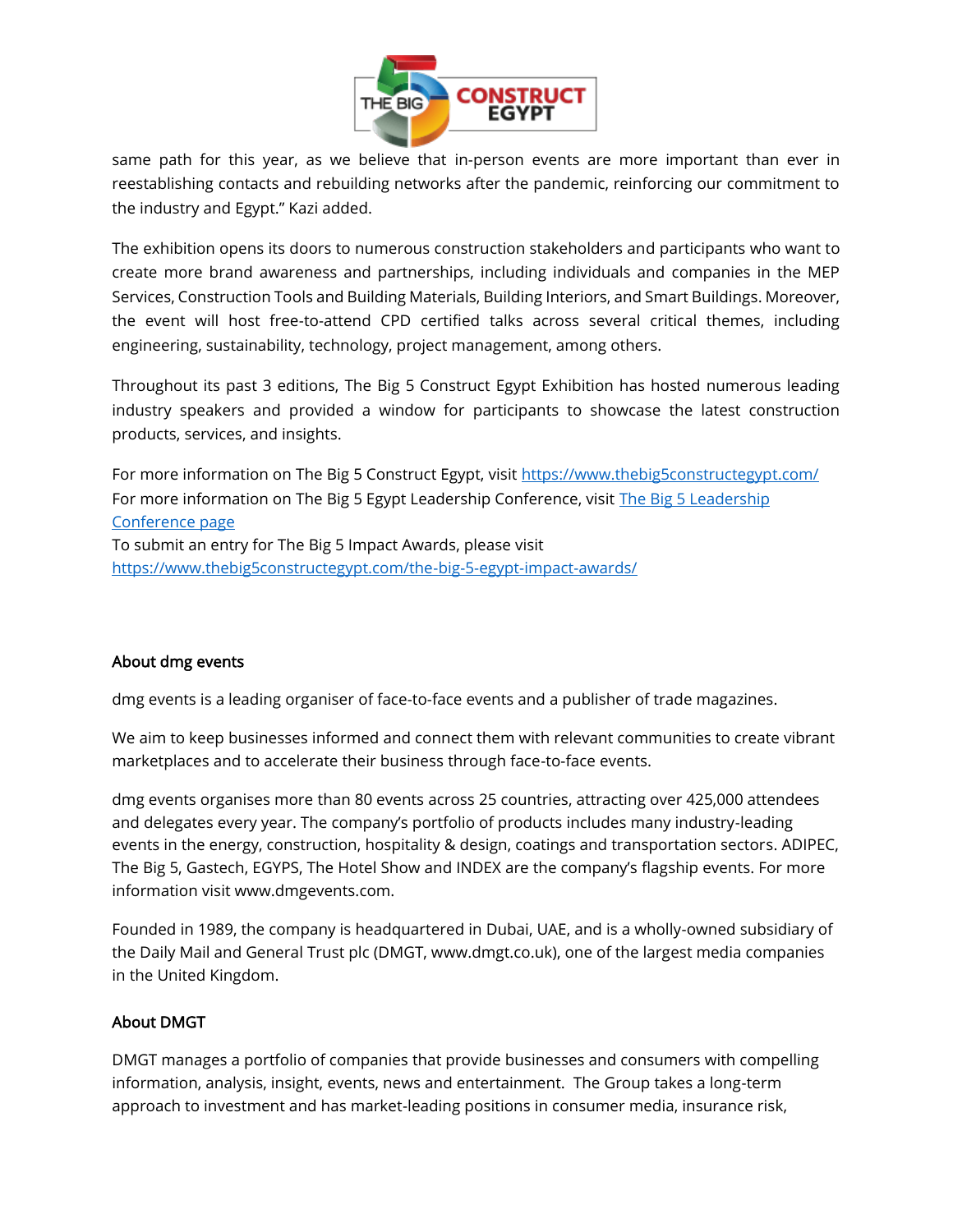

property information, education technology, energy information and events & exhibitions. In total, DMGT generates revenues of around £1bn.

## For more details, please contact

Aya Mostafa 01014916408 [aya.mostafa@publicistinc.com](mailto:aya.mostafa@publicistinc.com)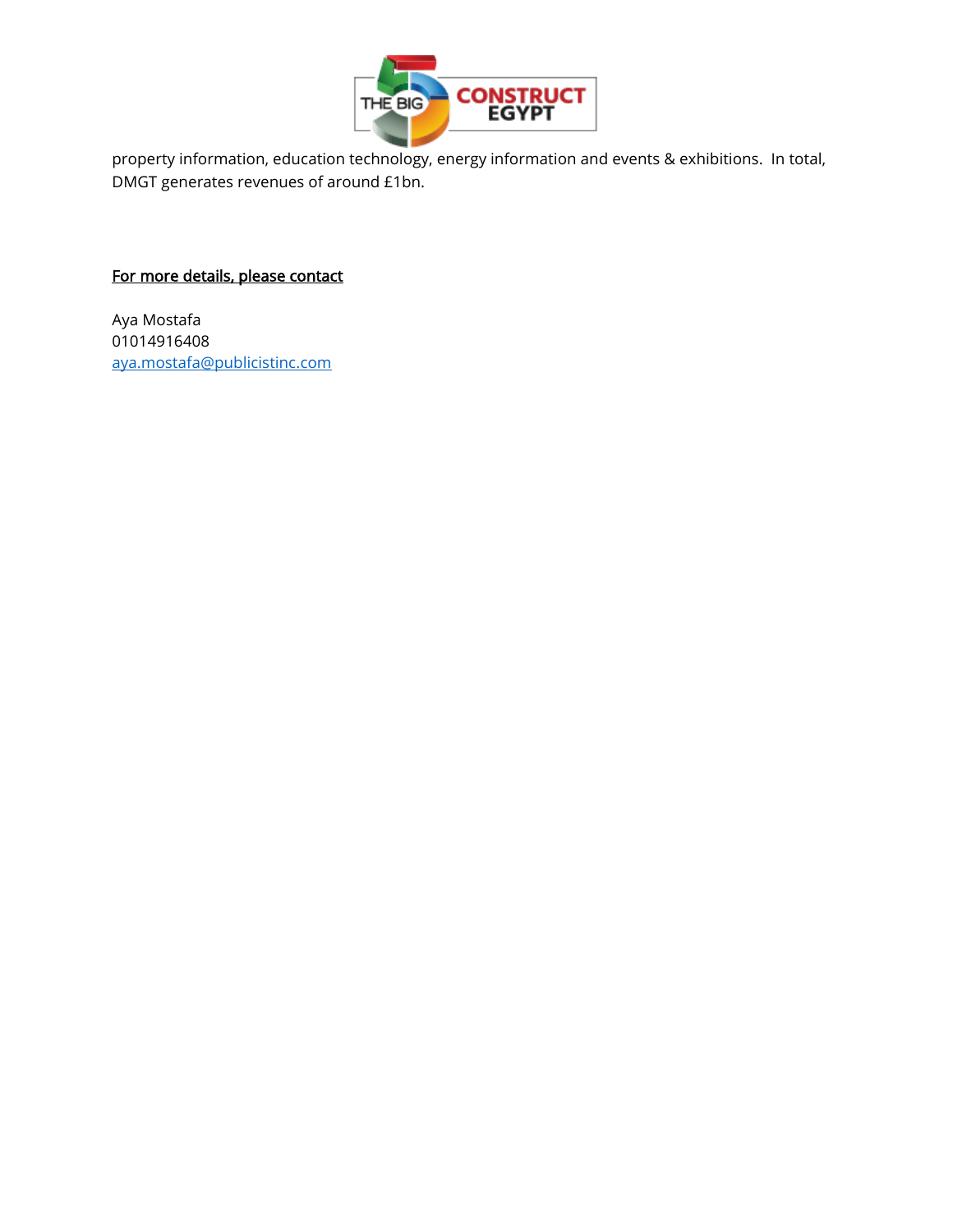

# **انطالق فعاليات ملتقى** Egypt Construct 5 Big The **يونيو المقبل**

- **– ألول مرة، الهيئة الهندسية للقوات المسلحة تشارك بالملتقى ممثلة في شركاتها التابعة**
	- **– الدورة الرابعة تشهد حضور** 15,000 **مشارك و**250 **عارض**

22 **مارس، 2022** 

**القاهرة، مصر** 

تنطلق فعاليات الدورة الرابعة من ملتقى Egypt Construct 5 Big The في يونيو المقبل تحت رعاية الدكتور مصطفى مدبولي رئيس مجلس الوزراء، والذي يقام بالقاهرة من 25 إلى 27 يونيو ،2022 بمركز مصر للمعارض الدولية )EIEC). تشهد دورة هذا العام مشاركة الهيئة الهندسية للقوات المسلحة في هذا الحدث ألول مرة عبر شركاتها التابعة، كما سيقوم وزير اإلسكان الدكتور عاصم الجزار بافتتاح الملتقى بحضور كبار الوزراء من عدة دول أفريقية. يستقطب ملتقى 5 Big The Egypt Construct أكثر من 15 ألف متخصص في مجال اإلنشاءات والمقاوالت، وسيعرض منتجات وحلول البناء والتشييد المختلفة التي تقدمها 250 شركة عارضة قادمة من 15 دولة، بما في ذلك أجنحة دول اليونان، إيطاليا، ألمانيا، البرتغال، إسبانيا، بولندا، قطر، الإمارات العربية المتحدة، الدنمارك، الأردن، والهند.

وصرح محمد كازي، نائب رئيس قطاع الإنشاءات في dmg events: "منذ دورته الأولى، يدعم ملتقى The Big 5 Egypt Construct خطط التنمية والتوسع في مصر، وذلك عبر توفير منصة للحوار وتيسير سبل التواصل بين كافة األطراف المعنية في مجال اإلنشاءات، إلى جانب تقديم حلول مبتكرة ومستدامة جديدة من شأنها أن تسهم في تطوير البنية التحتية للبالد تحقيقا لرؤية مصر 2030".

تشهد الدورة الرابعة أيضاً عودة مؤتمرConference ، وجوائز 5 The Big The Big ، وجوائز 5 The Big Egypt Impact Awards. تنطلق فعاليات المؤتمر في 26 يونيو 2022، والذي سيركز على خطط تغيير مدن المستقبل والبنية التحتية في مصر. كذلك تمت إضافة فئتين جديدتين إلى جوائز Awards Impact Egypt 5 Big The، والمقرر الإعلان عن الفائزين بها في 27 يونيو احتفاءً بالابتكار وأفضل الممارسات في صناعة الإنشاءات.

وقد شهدت دورة العام الماضي حضورا هائال ألكثر من 11,000 مشارك، وحوالي 200 شركة عارضة من 15 دولة، بينما تشهد دورة هذا العام عودة عدة كيانات إقليمية ومحلية بارزة للمشاركة في الملتقى مثل حسن عالم، ريدكون، و ASGC Construction.

وأضاف كازي: "في العام الماضي، كان ملتقى The Big 5 Construct Exhibition هو الفعالية الوحيدة التي تم تنظيمها على أرض الواقع في مصر ، حيث وفر منصة آمنة لإقامة حوار مباشر بين مختلف الأطراف المعنية في الصناعة. ونحن نتبع نفس المسار لهذا العام، حيث نؤمن أن الفعاليات الشخصية أصبحت أكثر أهمية من أي وقت مضى في إعادة التواصل وبناء شبكات العالقات المهنية والعملية في إثر جائحة فيروس كورونا المستجد، مما يعزز التزامنا تجاه الصناعة ومصر".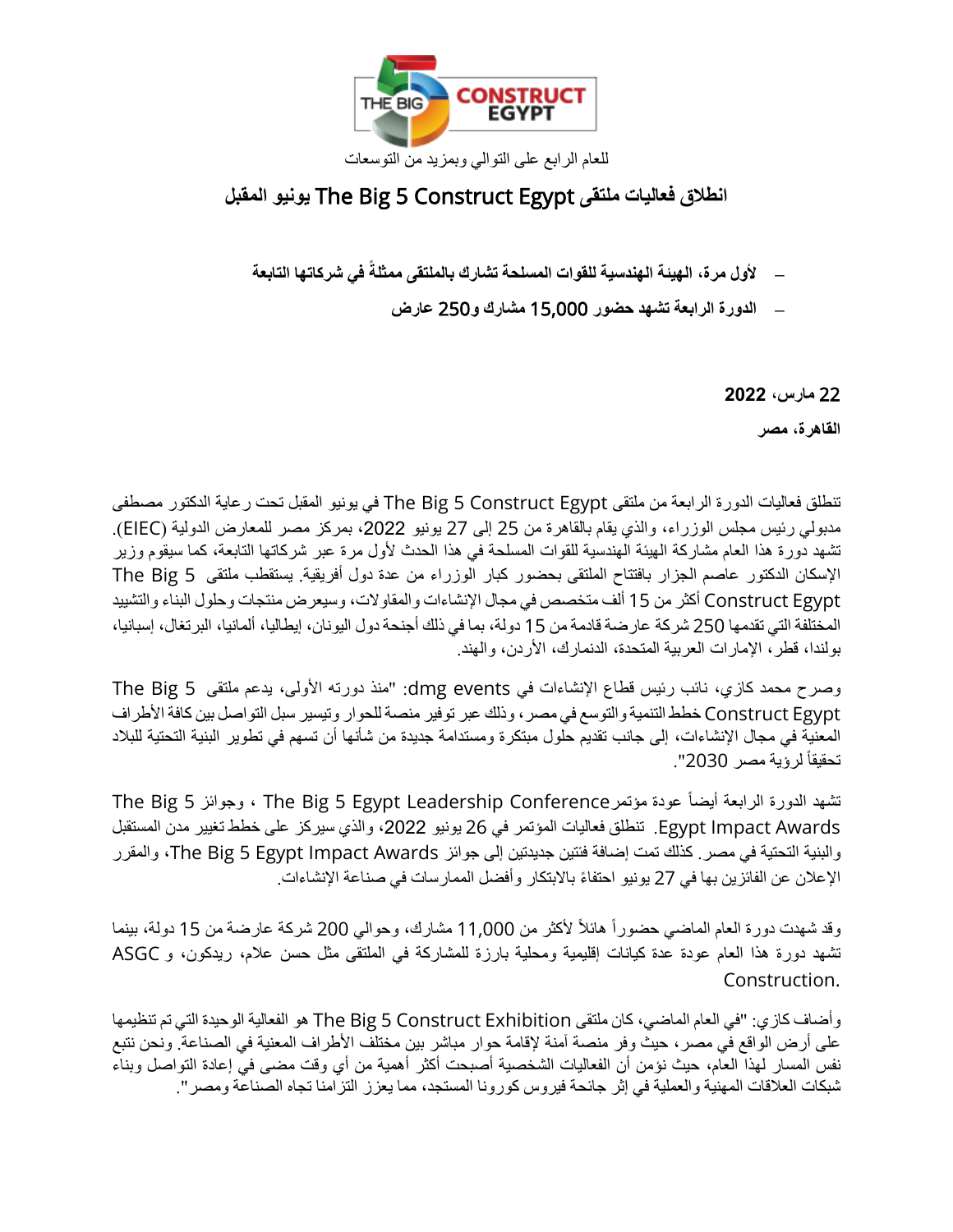

يفتح المعرض أبوابه للعديد من األطراف المعنية والعاملين في مجال اإلنشاءات الذين يرغبون في التعريف بأنشطة شركاتهم وأعمالهم بشكل أكبر، باإلضافة إلى عقد المزيد من الشراكات، وذلك في العديد القطاعات مثل الهندسة الكهربائية والميكانيكية، أدوات ومواد البناء، التشطيبات الداخلية، والمباني الذكية. وعالوة على ذلك، سيستضيف الملتقى سلسلة محادثات مهنية معتمدة تناقش العديد من الموضوعات الهامة، بما في ذلك الهندسة، االستدامة، التكنولوجيا، إدارة المشاريع، وغيرها.

استضاف ملتقى Egypt Construct 5 Big The خالل دوراته الماضية العديد من المتحدثين الرواد في الصناعة، ووفر نافذة للمشاركين سواء من الشركات أو الأفراد لعرض أحدث خدمات ومنتجات الإنشاءات والمقاولات، إلى جانب مناقشة مختلف الرؤى حول هذا القطاع الحيوي.

- لمزيد من المعلومات حول ملتقى Egypt Construct 5 Big The، يرجى زيارة <https://www.thebig5constructegypt.com/>
- لمزيد من المعلومات حول مؤتمر The Big 5 Egypt Leadership Conference ، يرجى زيارة [صفحة](https://www.thebig5constructegypt.com/the-big-5-egypt-leadership-conference/) [The](https://www.thebig5constructegypt.com/the-big-5-egypt-leadership-conference/) [Big](https://www.thebig5constructegypt.com/the-big-5-egypt-leadership-conference/) [5 Leadership](https://www.thebig5constructegypt.com/the-big-5-egypt-leadership-conference/) [Conference](https://www.thebig5constructegypt.com/the-big-5-egypt-leadership-conference/) [مؤتمر](https://www.thebig5constructegypt.com/the-big-5-egypt-leadership-conference/)
	- للتقدم للمشاركة في جوائز Awards Impact 5 Big The، يرجى زيارة <https://www.thebig5constructegypt.com/the-big-5-egypt-impact-awards/>

نبذة عن شركة دي إم جي إيفنتس

دي إم جي إيفنتس هي شركة رائدة لتنظيم الفعاليات الحية ونشر المجالت المهنية.

نهدف إلى إبقاء الشركات على اطلاع مستمر وإلى ربطها بالأوساط المعنية لإنشاء أسواق نابضة بالحيوية وتسريع أعمالها عبر فعاليات حية.

تنظّم شركة دي إم جي إيفنتس أكثر من ٨٠ حدثًا في ٢٥ بلدًا، بحيث تجذب أكثر من ٤٢٥ ألف ز ائر وموفد كل عام. تشمل مجموعة منتجات الشركة العديد من الفعاليات الرائدة في مجالها في قطاعات الطاقة والبناء والتشييد والضيافة والتصميم والتكسية والنقل والمواصالت. ومن أهم هذه الفعاليات، أديبك وBig The 5 وGastech وإيجبس ومعرض الفنادق وإندكس. لمزيد من المعلومات، يُرجى زيارة .www.dmgevents.com

تأسست الشركة في عام ١٩٨٩، ويقع مقر ها الرئيسي في مدينة دبي بالإمارات العربية المتحدة، و هي شركة تابعة مملوكة بالكامل لشركة ديلي ميل آند جنرال تراست (دي إم جي تي، <u>www.dmgt.co.uk)</u>، التي تعتبر واحدة من كبرى الشركات اإلعالمية بالمملكة المتحدة.

نبذة عن شركة دي إم جي تي

تدير شركة دي إم جي تي مجموعة شركات وتزوّد الأعمال التجارية والمستهلكين بمعلومات وتحليلات وإحصاءات وأحداث وأخبار ومواد ترفيهية جذابة. وتنتهج المجموعة سياسة االستثمارات طويلة المدى وتحتل الريادة في السوق في مجاالت وسائل اإلعالم العامة ومخاطر التأمين ومعلومات العقارات وتكنولوجيا التعليم ومعلومات الطاقة والفعاليات والمعارض. وتحقق دي إم جي تي عائدات تصل إلى نحو ١ مليار جنيه إسترليني إجمالاً.

> لمزيد من التفاصيل، يرجى االتصال آية مصطفى